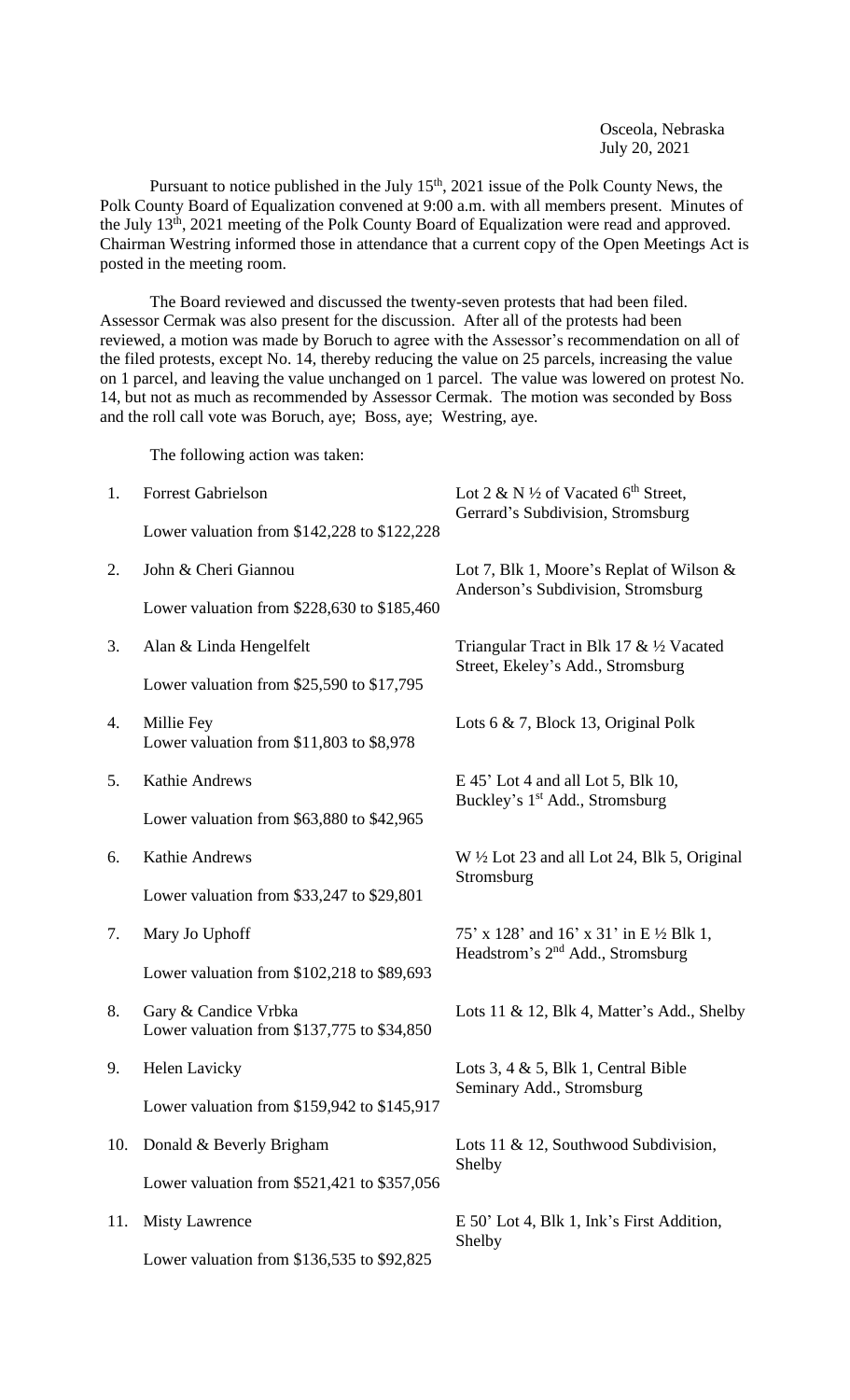| 12. | David P. Crane                                                     | Structure on Lot 35, Blk A, Duncan Lakes<br>in NE 1/4 13-16-2           |
|-----|--------------------------------------------------------------------|-------------------------------------------------------------------------|
|     | No change as recommended by Assessor.                              |                                                                         |
| 13. | Kevin H. Graves                                                    | W 40' Lot 13, all Lot 14 & E ½ Lot 15,<br>Blk 2, Wilson's Add., Polk    |
|     | Lower valuation from $$37,192$ to $$28,272$                        |                                                                         |
| 14. | Michael R. Cramer                                                  | W 120' of N 135' & Vacated Street. Blk<br>10, Ekeley's Add., Stromsburg |
|     | Lower valuation from \$208,720 to \$190,225                        |                                                                         |
| 15. | Frontier Cooperative Co.                                           | Storage Bins on UPRR ROW at Osceola<br>Elevator, Osceola                |
|     | Lower valuation from \$2,492,626 to<br>\$2,109,985                 |                                                                         |
| 16. | Luke Ericson.<br>Lower valuation from $$152,864$ to $$121,969$     | In Sublot 5 in NE $\frac{1}{4}$ SE $\frac{1}{4}$ 16-14-2                |
| 17. | David Gembica                                                      | 4 Season Mobile Home located in NE 1/4<br>NW 1/4 10-15-3                |
|     | Lower valuation from $$82,745$ to $$46,835$                        |                                                                         |
| 18. | David Gembica<br>Lower valuation from \$298,725 to \$153,208       | S 1/2 SW 1/4 31-16-2                                                    |
| 19. | Fay Jesse Barnett                                                  | Lot 16, Blk 1, Headstrom's Add.,<br>Stromsburg                          |
|     | Lower valuation from $$49,336$ to $43,301$                         |                                                                         |
| 20. | <b>Sherry Oberg</b>                                                | Lot 6, Blk.4, Boostrom's Sub-6,<br>Stromsburg                           |
|     | Lower valuation from $$41,171$ to $$24,521$                        |                                                                         |
| 21. | Randy & Teresa Reese                                               | Lots 10 & 11, Blk 2, Smith's $4th$ Add.,<br>Osceola                     |
|     | Lower valuation from \$89,466 to \$83,390                          |                                                                         |
| 22. | Gordon L. Olsen                                                    | E 46.5' of Lot 2, Blk 1, Wood's Sub.,<br>Stromsburg                     |
|     | Increase valuation from \$84,228 to \$99,988                       |                                                                         |
| 23. | Geraldine Windhorst<br>Lower valuation from \$265,005 to \$213,840 | W 1/2 Blk 19, Ekeley's Add., Stromsburg                                 |
| 24. | Corinne Adelson<br>Lower valuation from $$23,162$ to $$14,437$     | In NE $\frac{1}{4}$ NE $\frac{1}{4}$ 29-13-4, Suburbs Polk              |
| 25. | Michele Fehringer                                                  | Structure on Lots 16 & 17, Blk A, Duncan<br>Lakes in NE 1/4 13-16-2     |
|     | Lower valuation from \$243,374 to \$137,880                        |                                                                         |
| 26. | Karen Stuhr                                                        | Lot 11, Clear Creek East Subdivision in E<br>1/2 SE 1/4 20-16-1         |
|     | Lower valuation from $$45,293$ to $$36,090$                        |                                                                         |
| 27. | Dale & Rosa Kaliff                                                 | Lot 2, Blk 2, Headstrom's Add.,<br>Stromsburg                           |
|     | Lower valuation from $$32,280$ to $$27,915$                        |                                                                         |